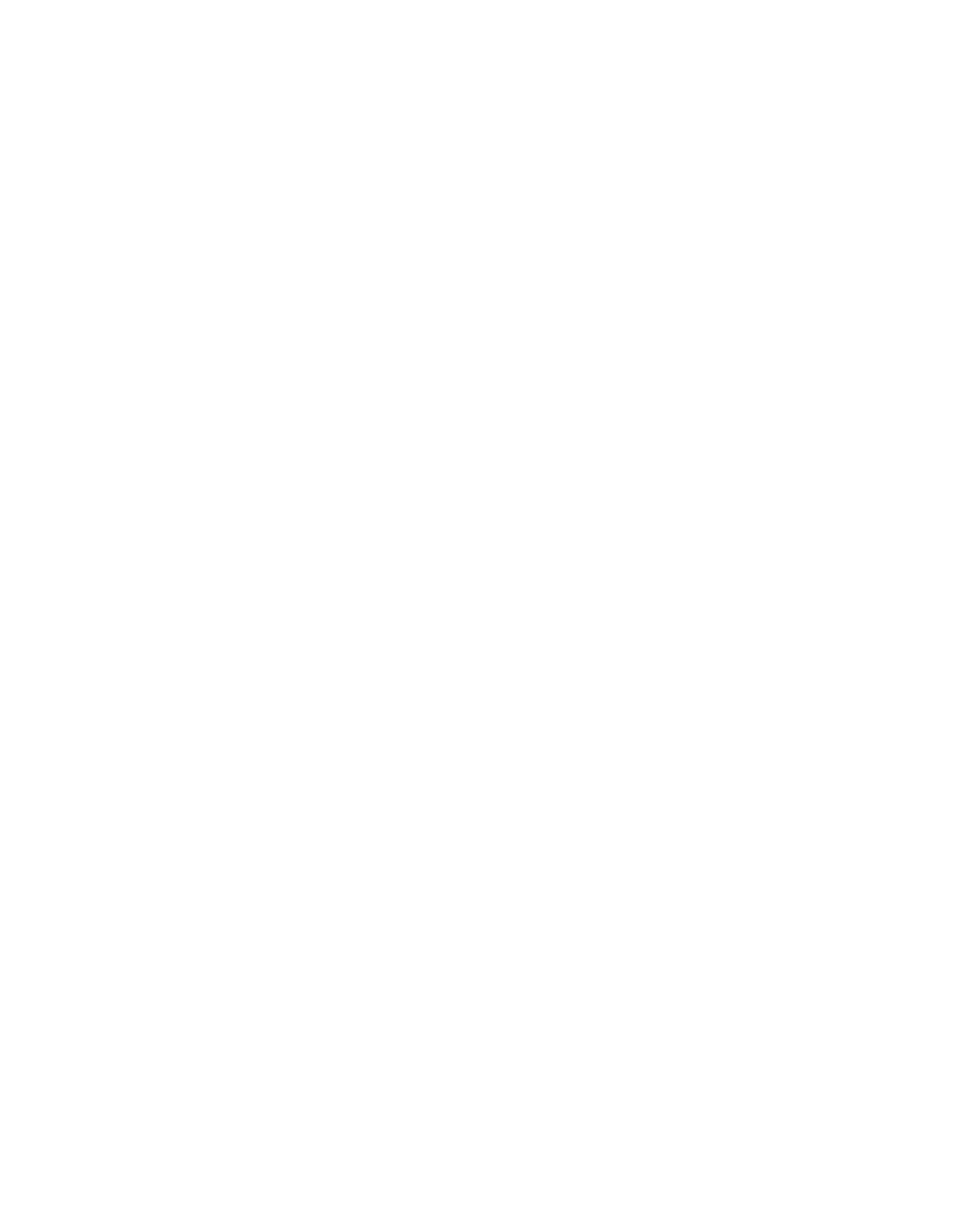

5A-150 Pinebush Road Cambridge ON N1R 8J8 p: 519.896.3163 905.381.2229 416.479.9684

**www.ptsl.com**

03 December 2020 Project: 200238

Alan Dillabough Director, Development Starlight Development 1400-3280 Bloor Street West Toronto ON M8X 2X3

Dear Mr. Dillabough:

#### **RE: PARKING JUSTIFICATION – COMMERCIAL COMPONENT, WILLOW WEST MALL MIXED-USE DEVELOPMENT, CITY OF GUELPH**

**Paradigm Transportation Solutions Limited** (Paradigm) has undertaken a Parking Justification assessment for the proposed mixed-use redevelopment of the Willow West Mall located at 119-193 Silvercreek Parkway in Guelph.

The Willow West Mall is located at the northeast corner of Silvercreek Parkway North and Willow Road, and includes multiple retail uses and a total GFA of nearly 200,000 square feet (18,559 square metres).

The proposed redevelopment will include the following changes:

- Removal of 5,885 square feet of existing retail space and the addition of 6,509 square feet new retail space, for a net addition of 624 square feet and resulting total 200,289 square feet (18,617 square metres) of commercial space;
- A new 6-storey, 78-unit apartment building; and
- A second 6-storey, 70-unit apartment building.

**Figure 1** (attached) illustrates the proposed Site Plan.

A total of 960 parking spaces are proposed, 196 spaces for residential use, including 40 visitor parking spaces; and 764 spaces for the mix of commercial uses.

The residential parking supply meets the zoning requirement including 20% allocated for visitor parking. Of the 196 spaces for the two apartment buildings, 166 (including 15 visitor spaces) will be underground in two separate garages, one each for each building, and 30 will be surface parking (5 for tenants and 25 for visitors).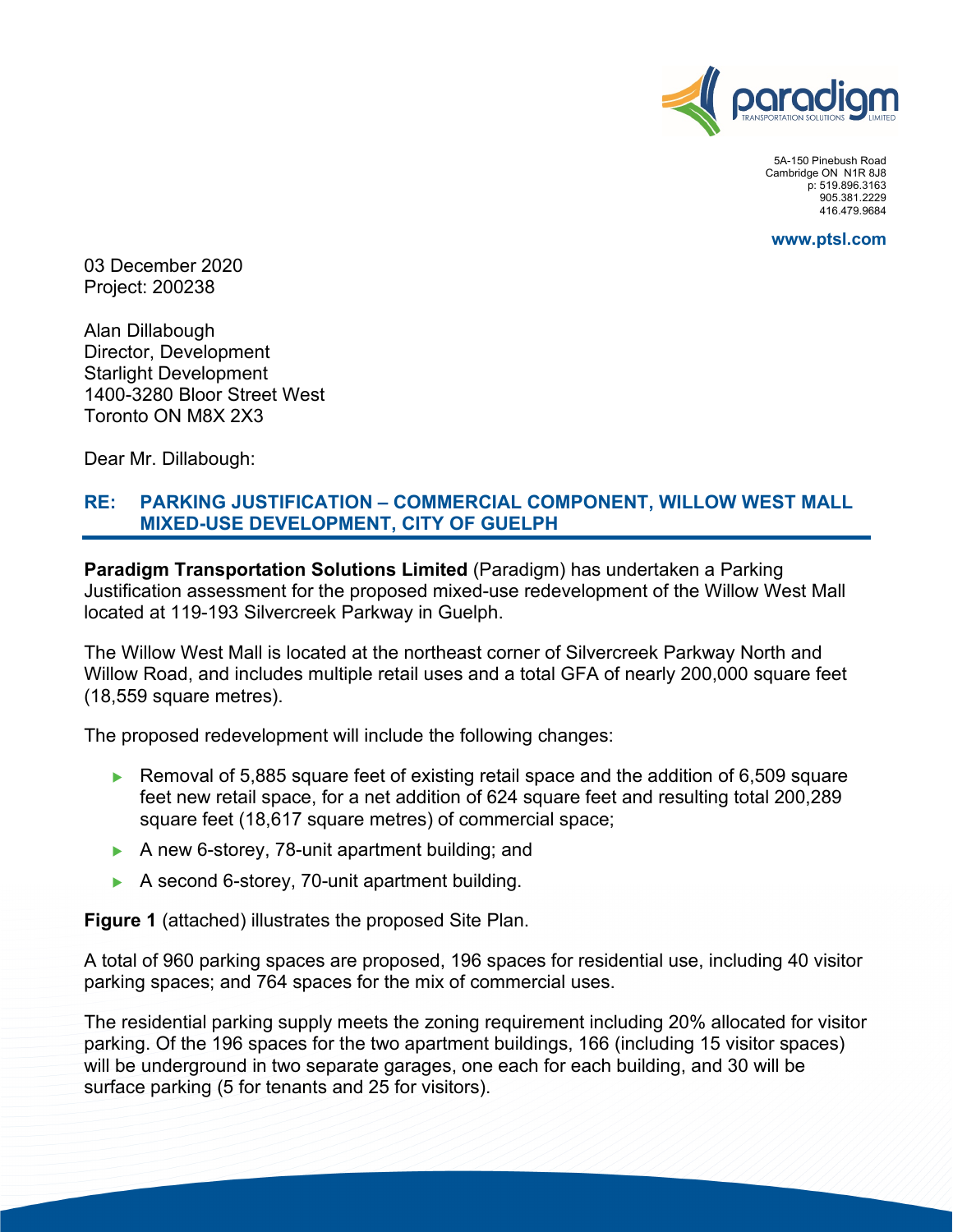Surface parking will be provided for commercial uses and the proposed supply of 764 spaces for commercial uses is 24 spaces fewer than the zoning requirement of 788 spaces at 4.23 spaces per 100 square metres.

**Table 1** summarizes the zoning requirement and proposed parking supply for the development.

| <b>Land Use</b>               | <b>Unit</b> | <b>Zoning Requirement</b>                                              |               | <b>Proposed</b> |
|-------------------------------|-------------|------------------------------------------------------------------------|---------------|-----------------|
|                               |             | <b>Rate</b>                                                            | <b>Supply</b> | <b>Supply</b>   |
| <b>Residential Apartments</b> | 148         | $1-20:1.5$<br>spaces per<br>unit<br>21-148: 1.25<br>spaces per<br>unit | 30<br>160     | 196             |
| Commercial Uses (GFA)         | 18,617 $m2$ | 4.23 spaces<br>per 100 m <sup>2</sup>                                  | 788           | 764             |

### **TABLE 1: PARKING REQUIREMENT AND SUPPLY**

The proposed commercial parking supply corresponds to a slightly lower parking rate of 4.10 spaces per 100 square metres, in comparison to the zoning rate of 4.23 spaces per 100 square metres.

The reduction in parking supply for the commercial uses is minor and is justifiable based on the following considerations:

- $\blacktriangleright$  alternative parking demand assessment;
- **DED** comparison with other municipalities; and
- $\blacktriangleright$  shared parking availability in the development.

# **Alternative Assessments (ITE Parking Rates)**

The Institute of Transportation Engineers (ITE) Parking Generation<sup>[1](#page-3-0)</sup> provides data on surveys across the USA and Canada of peak parking demand for different land uses.

It is to be noted that ITE parking rates are based on surveys of developments in more autooriented suburban locations unlike the location of Willow West Mall in Guelph, and its proposed mixed-use redevelopment.



<span id="page-3-0"></span><sup>&</sup>lt;sup>1</sup> Institute of Transportation Engineers Parking Generation Manual, 5<sup>th</sup> Edition, January 2019.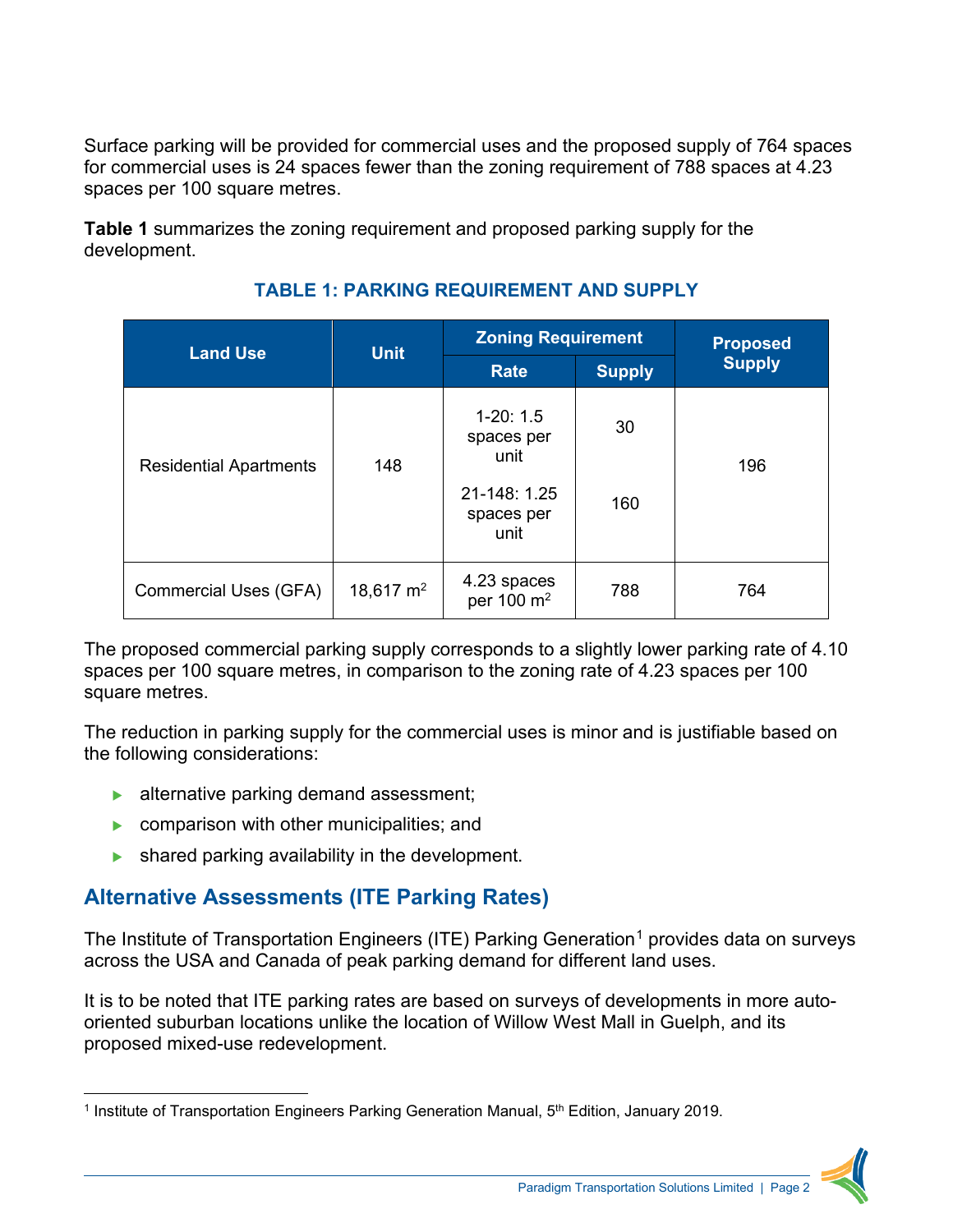The applicable ITE parking rate for commercial uses in the development, which corresponds to LUC (Land Use Code) 820 Shopping Centre, is 1.95 spaces per 1,000 square feet, or 2.09 spaces per 100 square metres.

The parking requirement for the commercial uses in the subject development based on the ITE rates is, therefore, 389 spaces, which is significantly lower than the proposed commercial parking supply of 764 spaces.

#### **Other Municipalities**

A comparison with the zoning requirements for commercial parking in other municipalities in Ontario (Kitchener, Cambridge, and Ottawa) are summarized in **Table 2**, indicating that Guelph's commercial parking rate of 4.23 spaces per 100  $\mathrm{m}^2$ , or one space per 23.64  $\mathrm{m}^2$ , is comparatively higher.

| <b>Municipality</b>    | <b>Land Use</b>     | Rate                  |  |
|------------------------|---------------------|-----------------------|--|
| Kitchener <sup>1</sup> | Retail              | 1 per 40 $m^2$ GFA    |  |
| Cambridge $^2$         | <b>Retail Store</b> | 2.5 per 100 $m^2$ GFA |  |
| Ottawa $3$             | Commercial          | 3.4 per 100 $m^2$ GFA |  |

#### **TABLE 2: PARKING REQUIREMENT IN OTHER MUNICIPALITIES**

<sup>1</sup> City of Kitchener Zoning By-law 2019-051 for MIX Zones

<sup>2</sup> City of Cambridge Zoning By-law 150-85

<sup>3</sup> City of Ottawa Zoning By-law 2008-250

The proposed commercial parking rate for the subject development is 4.10 spaces per 100 m<sup>2</sup>, or 1 space per 24.39  $m^2$ , which is higher than the above municipal parking rates.

# **Shared Parking**

The Urban Land Institute Shared Parking Manual<sup>[2](#page-4-0)</sup> provides a methodology for estimating shared parking supply based on variation of parking demands at different times of the day. In addition to avoiding conflict or encroachment, shared parking avoids an oversupply of parking based on independent assessment of parking demands for complementary land uses.

**Figure 2** (attached) shows the combined demand profiles for residential visitor and commercial uses in the subject development. The peak parking demands shown for the two uses are based on the City's zoning requirements excluding the 166 underground parking spaces which are not open for commercial customers.

As can be seen in **Figure 2**, based on the temporal variation of parking demand for each land use, including visitors, the maximum combined demand for parking, based on the zoning



<span id="page-4-0"></span><sup>2</sup> Shared Parking Third Edition, Urban Land Institute, 2020.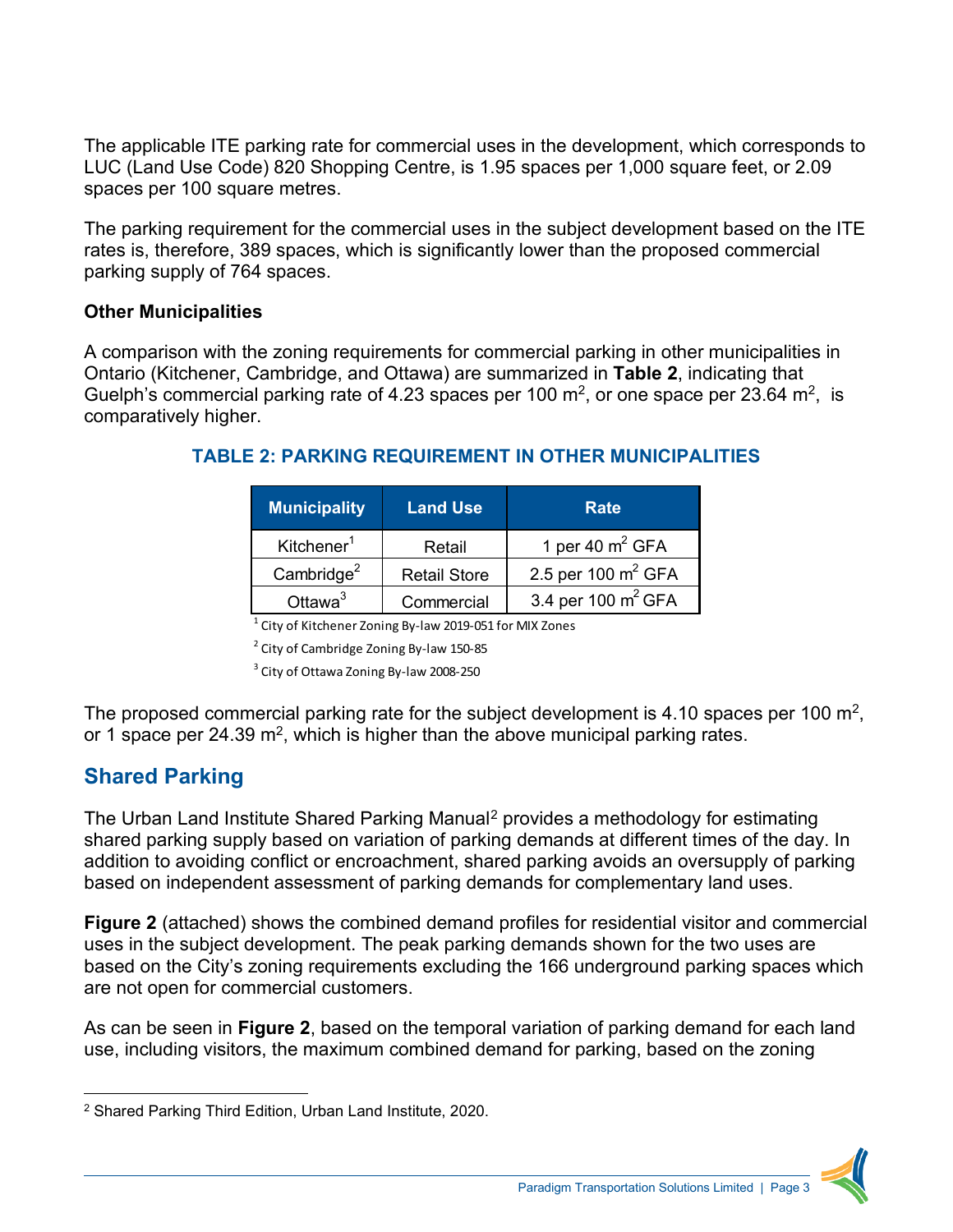requirement, is within the proposed supply of 794 surface parking spaces for all hours of the day.

It is noted that the Urban Land Institute's Shared Parking Manual is primarily based on land use developments in suburban areas with near total reliance on auto-usage. Given the location of the subject development, it is reasonable to expect enhanced alternative modal usage and reduction in vehicular parking demand.

More specifically, the proposed redevelopment will include 148 apartment units in an existing commercial development. The addition of residential use in the commercial plaza will also contribute to reducing vehicular travel and parking demand that would otherwise be generated by commercial uses.

# **Parking Assessment Summary**

This review has assessed the adequacy of the commercial parking supply for the proposed redevelopment. The proposed commercial parking supply of 764 spaces can be justified as adequate based on the following:

- $\triangleright$  The City's commercial parking requirement is higher than ITE and other municipal parking requirements for a similar development.
- ▶ The proposed parking supply exceeds the parking requirement based on ITE and other municipal rates.
- The surface parking supply of 794 spaces is adequate to satisfy the mid-day peak parking demand based on the zoning requirements for commercial and visitor parking.
- The location of the subject development is conducive to encouraging non-auto usage and reducing vehicular parking demand.
- ▶ Specifically, the proposed addition 148 apartments in an existing commercial plaza will also contribute to reducing commercial auto-trips and vehicular parking demand.

We trust that this letter fulfills the City's requirements for parking justification for the subject development. Please contact us if there are questions or need for clarification arising from this report.

Yours very truly,

#### **PARADIGM TRANSPORTATION SOLUTIONS LIMITED**

**Rajan Philips** M.Sc., P.Eng. Senior Transportation Consultant

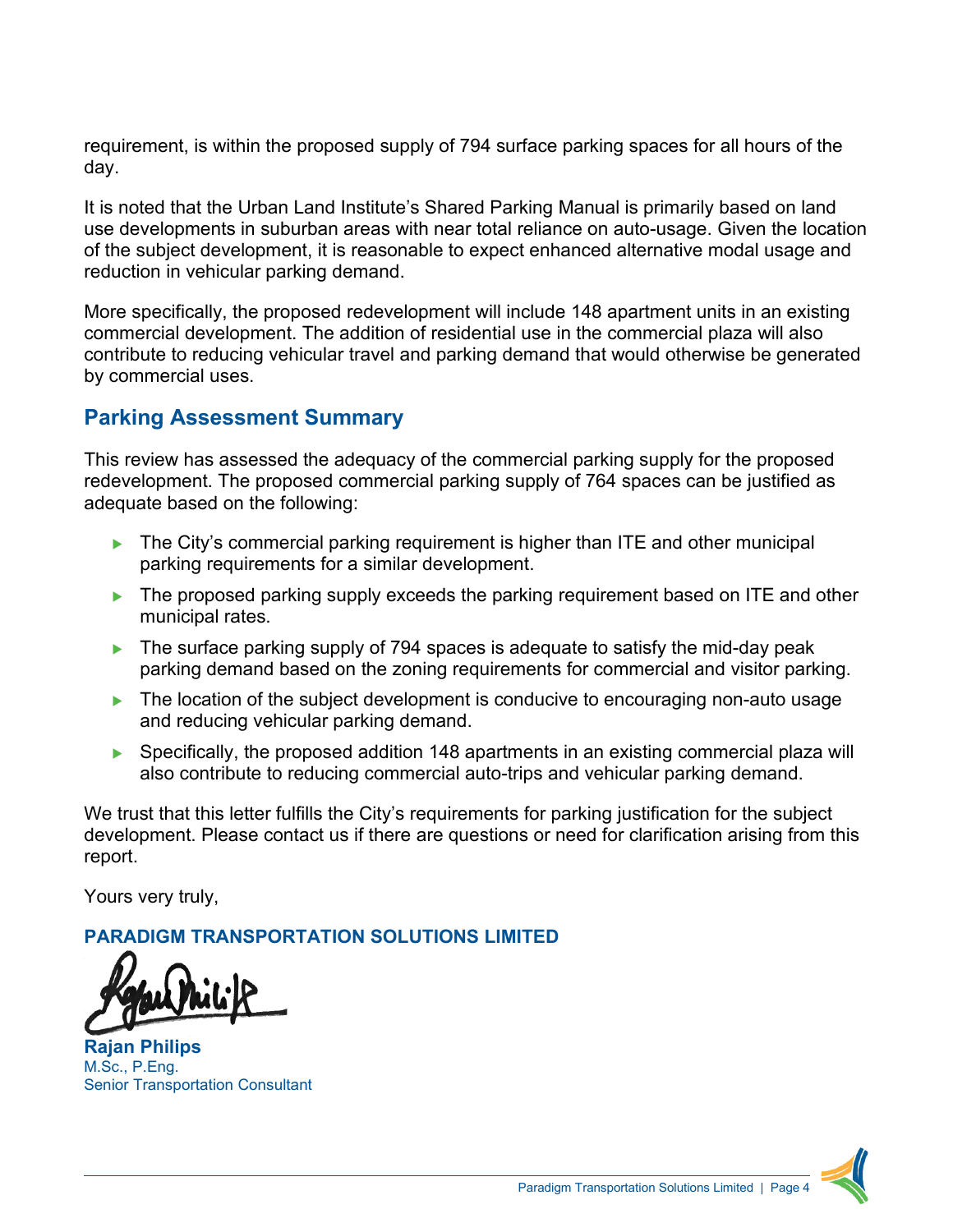# **Attachments**

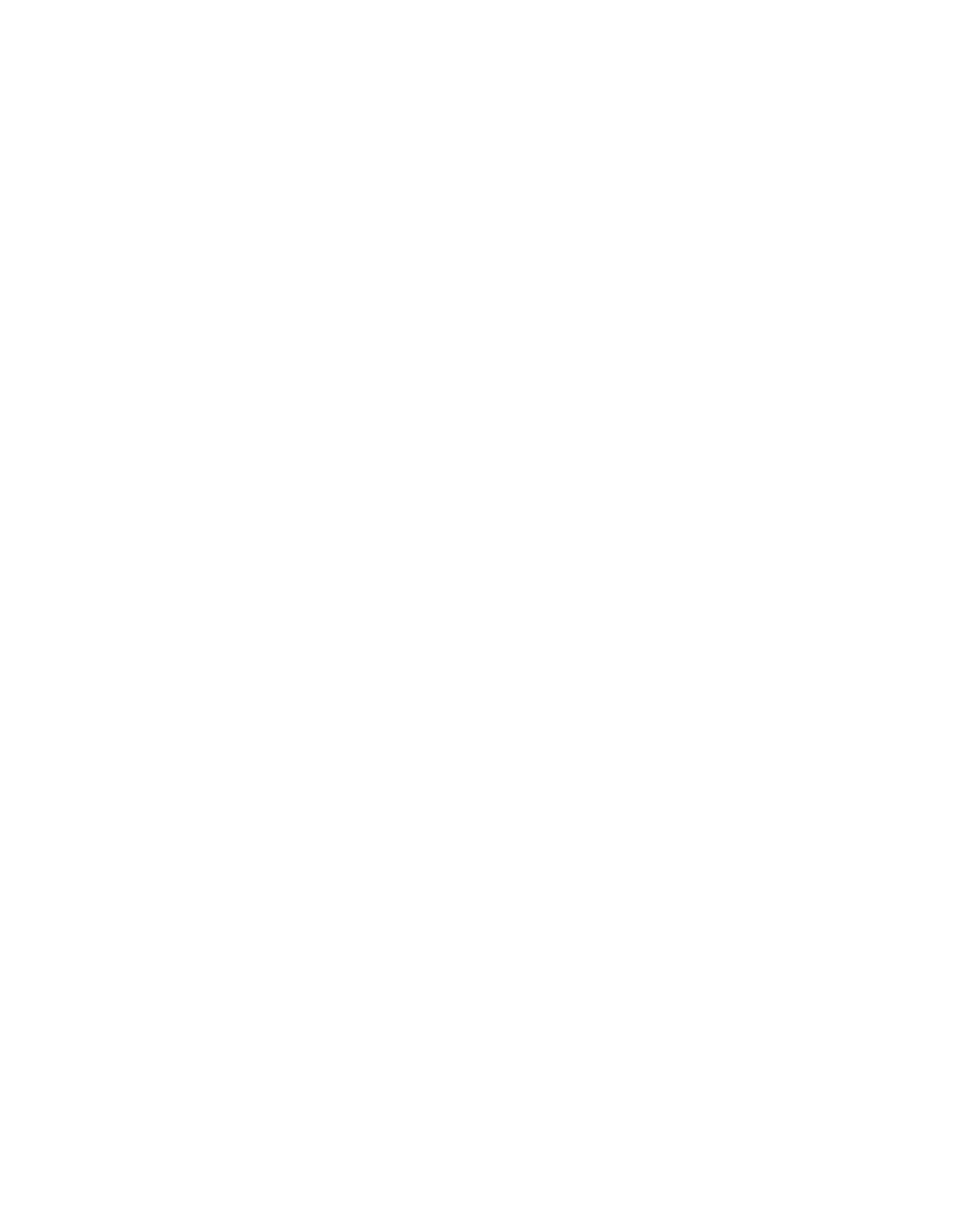**Figure 1**

119-193 Silvercreek Parkway N. TIA<br>200238 119-193 Silvercreek Parkway N. TIA<br>200238

# Proposed Site Plan **Proposed Site Plan**